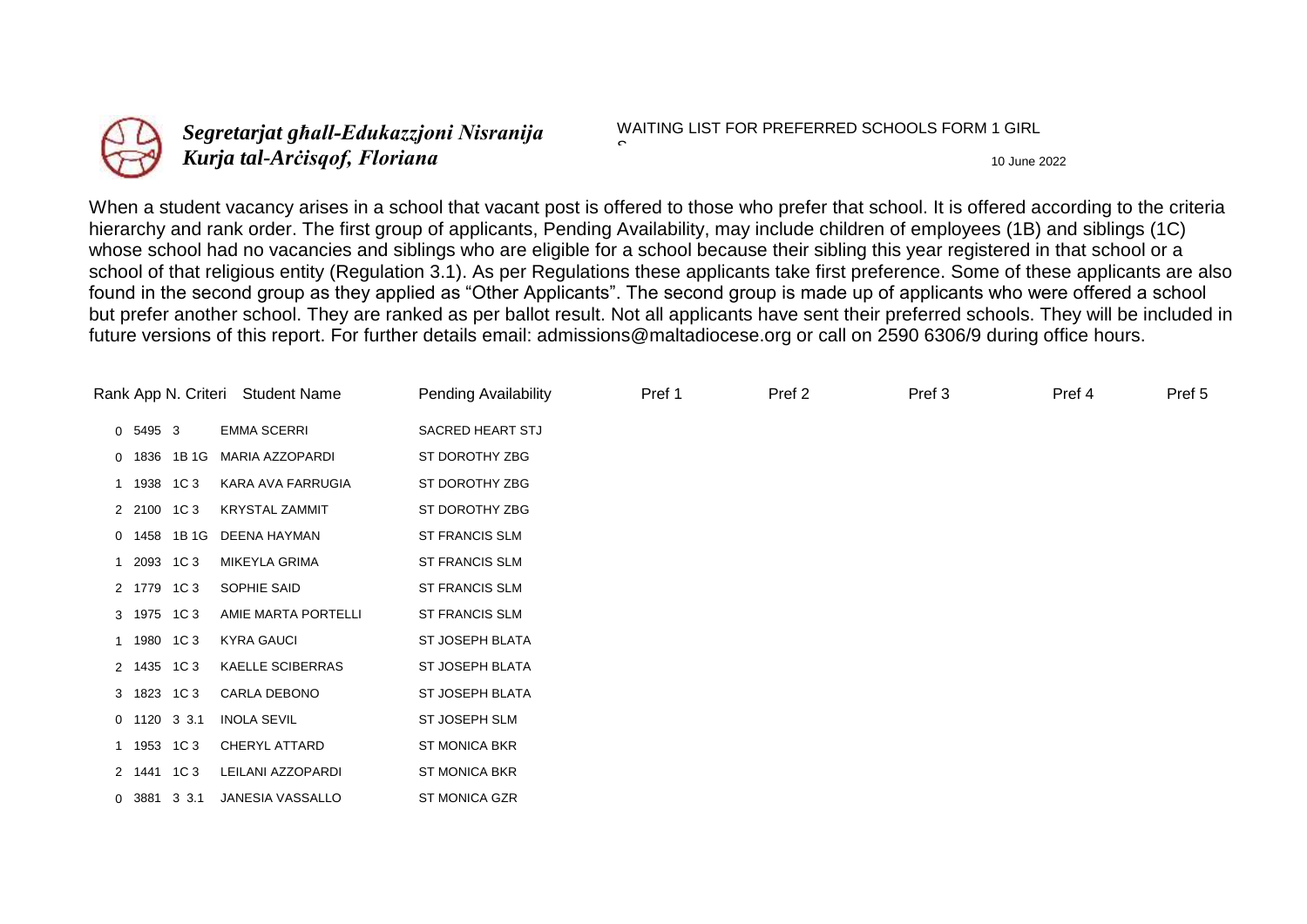|                |          |            | Rank App N. Criteri Student Name                                 | <b>Pending Availability</b> | Pref 1                        | Pref <sub>2</sub>                            | Pref 3               | Pref 4                | Pref 5 |
|----------------|----------|------------|------------------------------------------------------------------|-----------------------------|-------------------------------|----------------------------------------------|----------------------|-----------------------|--------|
|                |          |            | 0 3318 3 3.1 LAURA BALZAN<br><b>CHOICE OF SCHOOL BALLOT RANK</b> | ST MONICA GZR               |                               |                                              |                      |                       |        |
| $\overline{4}$ |          | 2100 1C3   | <b>KRYSTAL ZAMMIT</b>                                            |                             | ST DOROTHY ZBG                |                                              |                      |                       |        |
| 19             | 5171 3   |            | <b>MAYA SCIBERRAS</b>                                            |                             | <b>ST MONICA BKR</b>          | ST MONICA GZR                                | ST DOROTHY ZBG       |                       |        |
| 21             | 4406 3   |            | <b>KLOE VELLA</b>                                                |                             | ST MONICA GZR                 | ST JOSEPH PAOLA ST DOROTHY ZBG               |                      | <b>IMMACULATE TXN</b> |        |
| 23             | 1722 1F  |            | <b>IDARA ETIM</b>                                                |                             | ST MONICA GZR                 | ST DOROTHY ZBG                               | <b>ST MONICA BKR</b> |                       |        |
| 24             |          | 1823 1C 3  | CARLA DEBONO                                                     |                             | ST MONICA GZR                 | ST MONICA BKR                                | ST JOSEPH BLATA      |                       |        |
| 28             | 2093 1C3 |            | MIKEYLA GRIMA                                                    |                             | <b>ST MONICA GZR</b>          |                                              |                      |                       |        |
| 31             | 5362 3   |            | <b>DEBBIE CUTAJAR</b>                                            |                             | ST MONICA GZR                 | ST MONICA BKR                                |                      |                       |        |
| 37             | 6157 3   |            | RIHANNA FAVA BORG                                                |                             | <b>ST MONICA GZR</b>          | <b>ST MONICA BKR</b>                         | ST JOSEPH SLM        |                       |        |
| 41             | 4374 3   |            | YANA MIFSUD                                                      |                             | ST MONICA GZR                 | <b>ST MONICA BKR</b>                         |                      |                       |        |
| 43             | 3682 3   |            | <b>ELISA CHETCUTI</b>                                            |                             | ST MONICA GZR                 | <b>ST MONICA BKR</b>                         |                      |                       |        |
| 46             | 1333 1G  |            | RAKELA BORG                                                      |                             | ST MONICA BKR                 | <b>ST MONICA GZR</b>                         |                      |                       |        |
| 49             | 1561 1F  |            | ALANYA BARBARA                                                   |                             | SACRED HEART ST               |                                              |                      |                       |        |
| 53             |          | 3881 3 3.1 | JANESIA VASSALLO                                                 |                             | <b>ST MONICA BKR</b>          | SACRED HEART ST ST JOSEPH BLATA              |                      |                       |        |
| 54             | 5860 3   |            | ELLA ROADLEY-BATTIN                                              |                             | SACRED HEART ST ST MONICA GZR |                                              |                      |                       |        |
| 55             | 4528 3   |            | SARAH ANNE CUTAJAR                                               |                             |                               | SACRED HEART ST ST DOROTHY ZBG ST MONICA GZR |                      | <b>ST MONICA BKR</b>  |        |